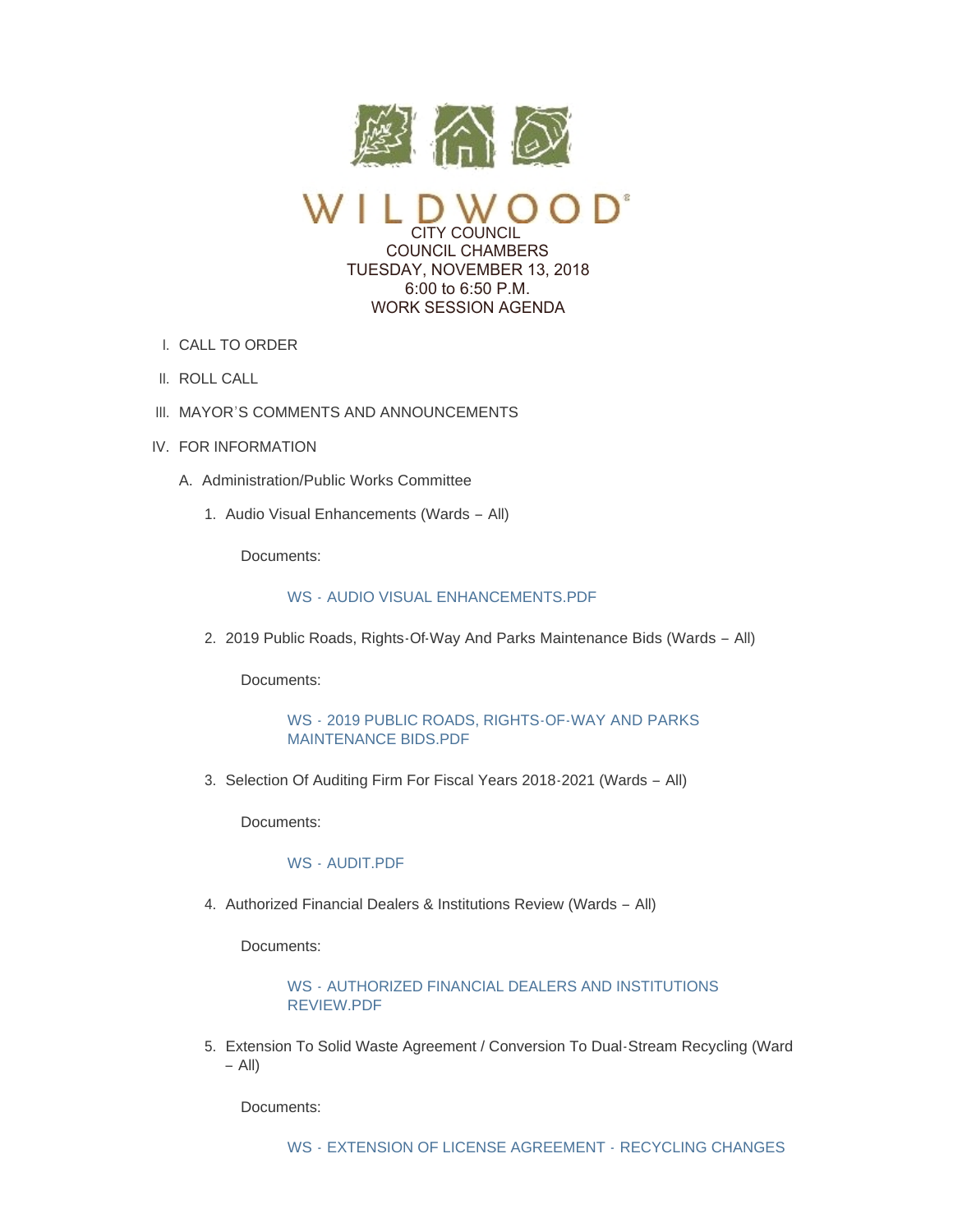#### WITH MERIDIAN WASTE.PDF

- B. Department Of Planning And Parks
	- 1. Community Park Phase III Update (Wards All)

Documents:

#### WS - [COMMUNITY PARK UPDATE.PDF](https://www.cityofwildwood.com/AgendaCenter/ViewFile/Item/17814?fileID=24991)

- C. Rural Internet Access Committee
	- 1. Rural Internet Access Update (Wards All)

Documents:

# WS - [RURAL INTERNET UPDATE.PDF](https://www.cityofwildwood.com/AgendaCenter/ViewFile/Item/17816?fileID=24992)

2. Recommendation Regarding The Engagement Of Joanne Hovis For The Completion Of A Study To Determine The City's Role In Developing Improved And Scalable Internet Options For The Rural Areas Of Wildwood (Wards – One, Three, Six, Eight)

Documents:

## WS - [INTERNET OPTIONS FOR RURAL AREAS OF WILDWOOD.PDF](https://www.cityofwildwood.com/AgendaCenter/ViewFile/Item/17852?fileID=25013)

- D. Parks Action Plan Update Committee
	- 1. Recommendation On Park Sales Tax April 2019 (Wards All)

Documents:

### WS - [PARK SALES TAX.PDF](https://www.cityofwildwood.com/AgendaCenter/ViewFile/Item/17819?fileID=24993)

E. Construction Project Updates (Wards - All)

Documents:

### WS - [CONSTRUCTION PROJECT UPDATE.PDF](https://www.cityofwildwood.com/AgendaCenter/ViewFile/Item/17820?fileID=24994)

- V. FOR ACTION
	- A. Administration/Public Works Committee
		- 1. Legislative Services Agreement / Request For Qualifications (Wards All)

Documents:

# WS - [LEGISLATIVE SERVICES AGREEMENT.PDF](https://www.cityofwildwood.com/AgendaCenter/ViewFile/Item/17823?fileID=24995)

- B. City Administrator
	- 1. Final Budget Discussion (Wards All)

Documents: